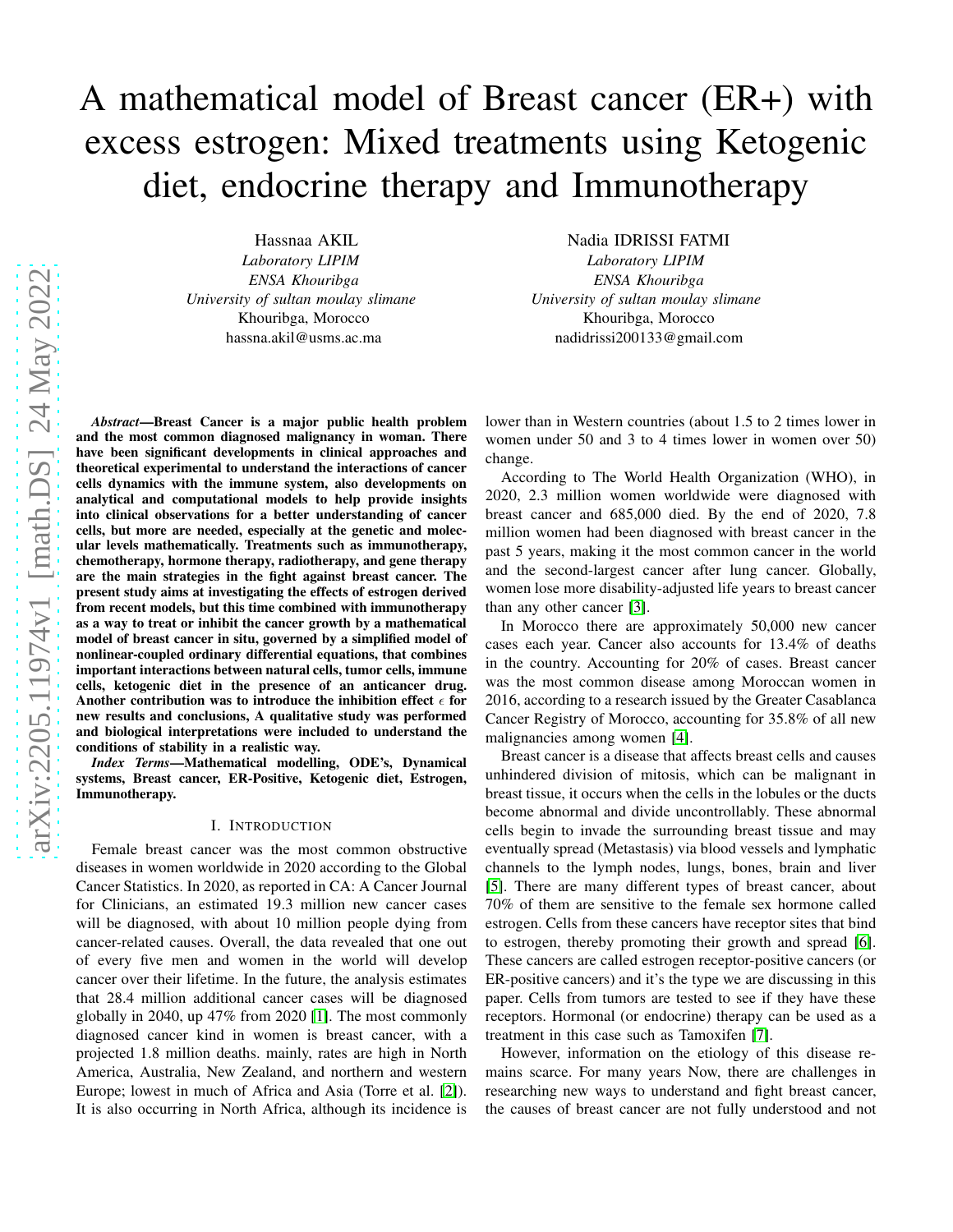well known yet, so it's hard to say why one woman might develop it and another doesn't. In either way, some risk factors are known to affect the likelihood of developing it. Some of them you can't change, but some you can, after all the three main risk factors for breast cancer namely are, hormonal imbalances, genetical and environmental. Some of the therapies to suppress tumor growth Or inhibit the dynamic of cancer cell are surgery, chemotherapy, radiation therapy, endocrine therapy, targeted therapy and immunotherapy, despite the fact that breast cancer was formerly thought to be difficult to treat with the latter therapy, because to its immunological "coldness," clinical research and novel medications have proven that immunotherapy treatment can enhance breast cancer patient outcomes [\[8\]](#page-7-3). Yet, every treatment has side effects such as hair loss, mood swings, nausea, vomiting, and fatigue, etc... As with most cancers, the earlier breast cancer is detected and diagnosed, the better the chances of successful treatment.

Over the years, breast cancer modeling has become an invaluable tool for understanding dynamics Behavior of tumor growth during treatment. Some studies show that mathematical modeling helps solve epidemiological problems. Oke et al. [\[9\]](#page-7-4) and Bozkurt Yousef et al. [\[10\]](#page-7-5) Improved Mudufza's model [\[11\]](#page-7-6), they have built-in control parameters (ketogenic diet, immune booster and anticancer drugs) hypothetically have interactions between normal and malignant cells. Anyhow, these Studies do not include the concept of a nutritious diet combined with Tamoxifen and immunotherapy in their mathematical models, and even in traditional current treatments used by oncologists and doctors. According to the breast oncologist Dr. Hung Khong, MD [\[12\]](#page-7-7), the majority of research looking at these types of combinations have focused on an other type of cancer: triple-negative breast cancer, however, there is no indication that ER-positive illness is immune to immunotherapy. In fact, there is evidence that ER-positive breast cancer responds to immunotherapy, and it's our main goal using mathematical tools.

This paper is inspired from mathematical models of [\[11\]](#page-7-6), [\[13\]](#page-7-8), [\[25\]](#page-7-9), but here we introduced the saturation effect of cancer cells and added the immunotherapy drug (ICB Immune checkpoint blockade's type [\[14\]](#page-7-10)) interaction with the immune cells to conclude new results. This work is organized as follow: first section, we construct the mathematical Model of breast dynamics with the presence of cancer treatment, excess estrogen, and a ketogenic diet as a therapeutic tool to help shrink the tumor size [\[16\]](#page-7-11) (many researches are still needed to see the effect of this diet on cancer patients). The five compartements are modeled by forming a system of differential equations. A qualitative study consists of the existence of equilibria and the study of their local stability, basic reproduction numbers are discussed.

### II. MODEL DESCRIPTION

In Oke et al. [\[9\]](#page-7-4) and de Pillis et al. [\[25\]](#page-7-9) models, and also previous mathematical models published lately, never used the combination of endocrine therapy with a diet and immunotherapy, so we propose a mathematical model to study the dynamics of breast cancer with excess estrogen by considering the saturation effect with the presence of treatments. We present a system of differential equations describing the interactions between normal cells N, tumor cells T , immune cells I, estrogen E and immunotherapy M, then we study the dynamic behavior described by the system bellow:

<span id="page-1-0"></span>
$$
\begin{cases}\n\frac{dN}{dt} = N(t)(a_1 - b_1N(t)) - \\
\frac{d_1T(t)N(t)}{1 + \epsilon T(t)} - l_1N(t)E(t)(1 - k), \\
\frac{dT}{dt} = T(t)(a_2d - b_2T(t)) - g_1I(t)T(t) - m_dT(t) + \\
l_1N(t)E(t)(1 - k), \\
\frac{dI}{dt} = s + \frac{rI(t)T(t)}{o + T(t)} - g_2I(t)T(t) - mI(t) - \\
\frac{l_3I(t)E(t)}{g + E(t)}(1 - k) + \frac{p_MI(t)M(t)}{j_M + M(t)}, \\
\frac{dE}{dt} = p(1 - k) - \theta E(t), \\
\frac{dM}{dt} = v_M(t) - n_MM(t) + \frac{\chi M(t)I(t)}{\xi + I(t)}.\n\end{cases} (1)
$$

We now explain the model parameters and describe the terms biologically for a better understanding of the interactions presented in each equation.

#### *A. Modeling normal cells*

In system [\(1\)](#page-1-0), normal cells are represented by the first equation,  $a_1$  is the logistic growth rate of the normal cells,  $b_1$  is the natural death, therefore; it is very reasonable to model the infection rate by a saturated incidence of the form  $\frac{d_1TN}{1+\epsilon T}$ , where  $d_1$  and  $\epsilon$  are positive constants which, respectively describe the inhibition rate of normal cells due to the DNA damage, and the saturation effect. Excess estrogen leads to DNA mutation and thus normal cells population will be reduced and transformed into tumor cells by  $l_1NE$  term.

## *B. Modeling tumor cells*

In the second equation, the first term is the limited growth term for tumor cells that depends on the ketogenic diet doze  $d, m_d$  is the death rate of tumor cells as a result of starvation of nutrients, glucose, note that keto diet [\[18\]](#page-7-12) put the body in ketosis that is a metabolism that turns fat into ketones, which helps protect against some cancers. Tumor cells will be removed due to the immune response by  $g_1$ .

#### *C. Modeling Lymphocytes(Immune cells)*

Lymphocytes, including T-cells, T-regulatory cells, and natural killer cells (NK), and their cytokine release patterns are implicated in both primary prevention and recurrence of breast cancer [\[19\]](#page-7-13). In the third equation s is the constant source rate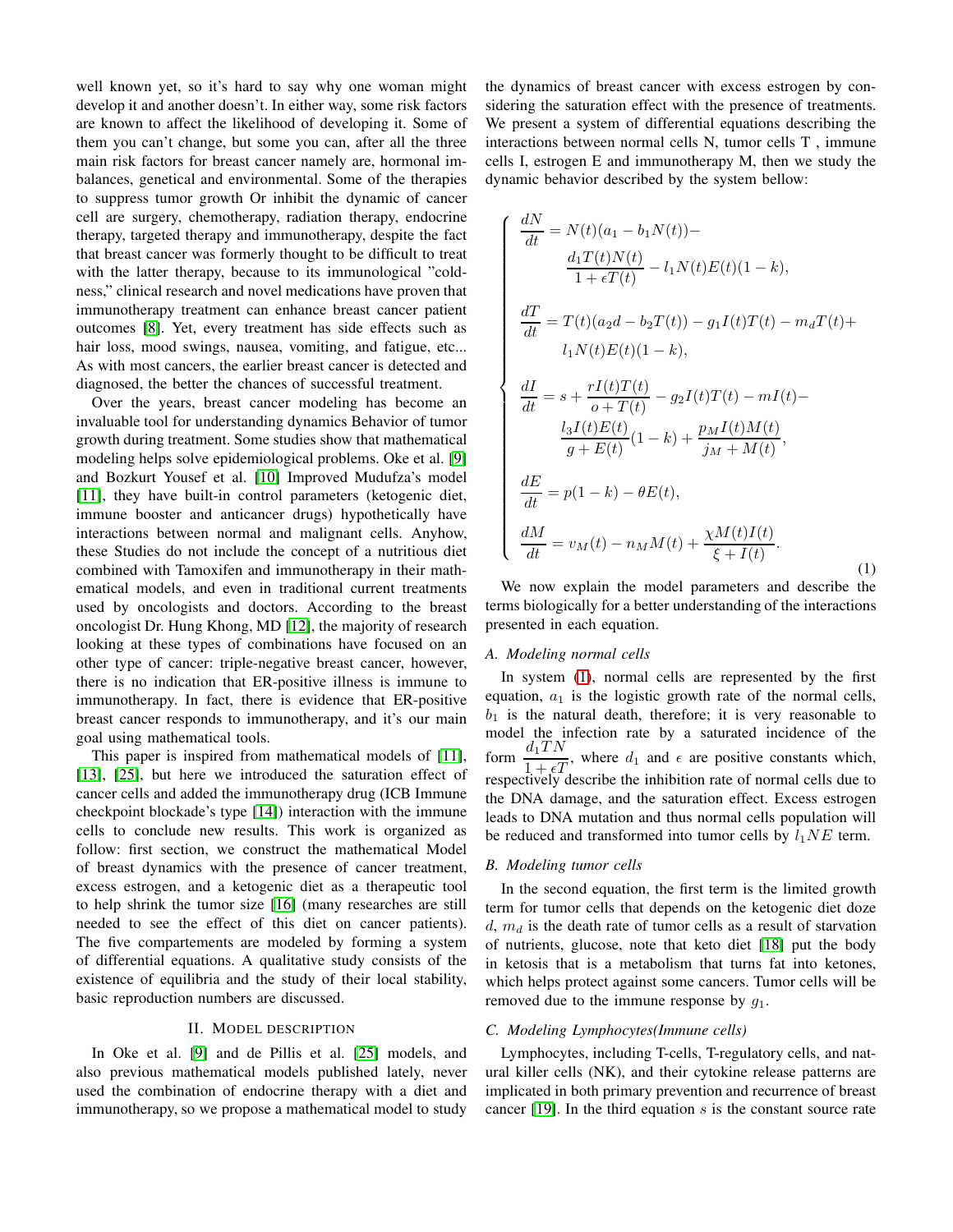of immune response, the presence of tumor cells stimulates and activate the immune response; resulting in growth of immune cells, this is represented by a positive nonlinear growth term also called the Michaelis–Menten interaction term for immune cells  $\frac{rIT}{\rho+T}$ , where r is the immune response rate, and  $o$  is the immune threshold rate,  $g_2$  represents the inactivation of immune cells due tumour cells as the interaction coefficient,  $m$  is the natural death rate of immune cell, the next term is the limited rate suppression of  $I$  due to excess estrogen, where  $l_3$  is the suppression rate, and  $g$  is the estrogen threshold rate, the last term represente a Michaelis-Menten interaction, it's the activation of immune cells by immunotherapy.

# *D. Modeling estrogen*

The last equation represents the estrogen dynamics, this hormone plays various roles in the reproductive system of a female, many Studies show higher blood levels of the estrogen called estradiol increase the risk of breast cancer in postmenopausal women [\[17\]](#page-7-14), here  $p$  is the source rate of estrogen, and  $\theta$  is the decay rate after being washed out from the body.

# *E. Immunotherapy*

We differ our work from previous models such as Oke et al. by adding this equation gonverning the amount of the drug injected per day per litre of body volume, its turnover represented by  $n_M M$ , and finally a Michaelis–Menten term in the drug used  $\frac{\chi M(t)I(t)}{\xi+I(t)}$ , representing the production of immunotherapy from activated immune cells  $(CD8+T)$ .

### III. MODEL ANALYSIS

#### *A. Positiveness and existence of equilibria:*

Theorem 1. *System* [\(1\)](#page-1-0) *has one unique solution*  $(N, T, I, E, M)$  in  $\mathbb{R}^5_+$ .

*Proof.* See [\[22\]](#page-7-15).

Remark 1. *The aim of our model is to investigate cellular populations, all variables and parameters are non-negative. Based on the biological findings, the system of Equation* [\(1\)](#page-1-0) *will be evaluated in* Ω *discused in the next theorem, that guarantees that the system is well-posed in such a way that solutions with non-negative initial conditions persist nonnegative for all* t > 0*, making the variables biologically meaningful. As a result, we get the theorem below.*

Theorem 2. *The following set,*

$$
\Omega = \left\{ (N,T,I,E,M) \in \mathbb{R}_+^5 \right\},
$$

*is a positively invariant set of model* [\(1\)](#page-1-0)*.*

*Proof.* Let  $P(t) = (N(t), T(t), I(t), E(t), M(t))$  be any positive solution of the model, with initial condition  $P(0) =$ 

 $(N(0), T(0), I(0), E(0), M(0)) \in \mathbb{R}^5_+$ , from the model [\(1\)](#page-1-0) we get:

$$
N(t) = N(0)e^{\int_0^t a_1 - b_1 N(\tau) - \frac{d_1 T(\tau)}{1 + \epsilon T(\tau)} - l_1 E(\tau)(1 - k) d\tau},
$$
  
\n
$$
T(t) = T(0)e^{\int_0^t a_2 d - b_2 T(\tau) - g_1 I(\tau) - m_d + \frac{l_1 N(\tau) E(\tau)}{T(\tau)(1 - k)} d\tau},
$$
  
\n
$$
I(t) = I(0)e^{\int_0^t \frac{\tau}{I(\tau)} + \frac{rT(\tau)}{\epsilon + T(\tau)} - g_2 T(\tau) - m - \frac{l_3 E(\tau)}{g + E(\tau)}(1 - k) + \frac{p_M M(\tau)}{M + M(\tau)} d\tau},
$$
  
\n
$$
E(t) = E(0)e^{\int_0^t \frac{p(1 - k)}{E(\tau)} - \theta d\tau},
$$
  
\n
$$
M(t) = M(0)e^{\int_0^t \frac{v_M}{M(\tau)} - n_M + \frac{\chi I(\tau)}{\xi + I(\tau)} d\tau}.
$$

By starting from a positive initial condition each solution of the model remain positive for all  $t > 0$ , thus  $\Omega$  is a positively invariant set of our model.

From the first and second equation of  $N(t)$  and  $T(t)$ , and by using the comparison theorem we obtain:

$$
\frac{\mathrm{d}N(t)}{\mathrm{d}t} \le N(t)(a_1 - b_1 N(t)),
$$

Thus

and,

$$
\limsup_{t \to +\infty} N(t) \le \frac{a_1}{b_1}.
$$

$$
\limsup_{t \to +\infty} T(t) \le \frac{a_2}{b_2}.
$$

Consequently, it can be shown that  $I, E, M$  are also bounded, which completes the proof. □

## *B. Equilibria*

In this section we study the existence and stability of the equilibria, which also represents the critical points of system [\(1\)](#page-1-0). The model system admits seven steady states in which there are one tumor-free equilibrium point, five dead equilibria, and finally the coexisting equilibria discussed in a brief way.

Let  $\overline{P} = (\overline{N}, \overline{T}, \overline{I}, \overline{E}, \overline{M})$  be an equilibrium point, We have  $\bar{N}$ ,  $\bar{T}$ ,  $\bar{I}$ ,  $\bar{E}$  and  $\bar{M}$  are positive variables since cell populations are non-negative and real. Therefore, all parameters considered in this model are positive.

*1) Tumor free equilibrium point:*

$$
P_0 = \left(\bar{N}_0, 0, \bar{I}_0, \bar{E}_0, \bar{M}_0\right),\,
$$

where,

 $\Box$ 

• 
$$
\bar{N}_0 = \frac{a_1 - l_1 \bar{E}_0 (1 - k)}{b_1},
$$
  
\n•  $\bar{I}_0 = \frac{l_3 \bar{E}_0}{m_1 + \frac{l_3 \bar{E}_0}{g + \bar{E}_0} (1 - k) - \frac{p_M \bar{M}_0}{j + \bar{M}_0}},$   
\n•  $\bar{E}_0 = \frac{(1 - k)p}{\theta_{v_M}},$   
\n•  $\bar{M}_0 = \frac{\bar{M}_0}{n_M - \frac{\bar{X}_0}{\xi + \bar{I}_0}}.$ 

Remark 2. CD8 <sup>+</sup>T *cells also called cytotoxic T lymphocytes, are a type of immune cells that have the capacity to react to pathogens like infections, virus and cancer [\[26\]](#page-7-16).*

*If we consider* CD8 <sup>+</sup>T *as the only type of immune cells for*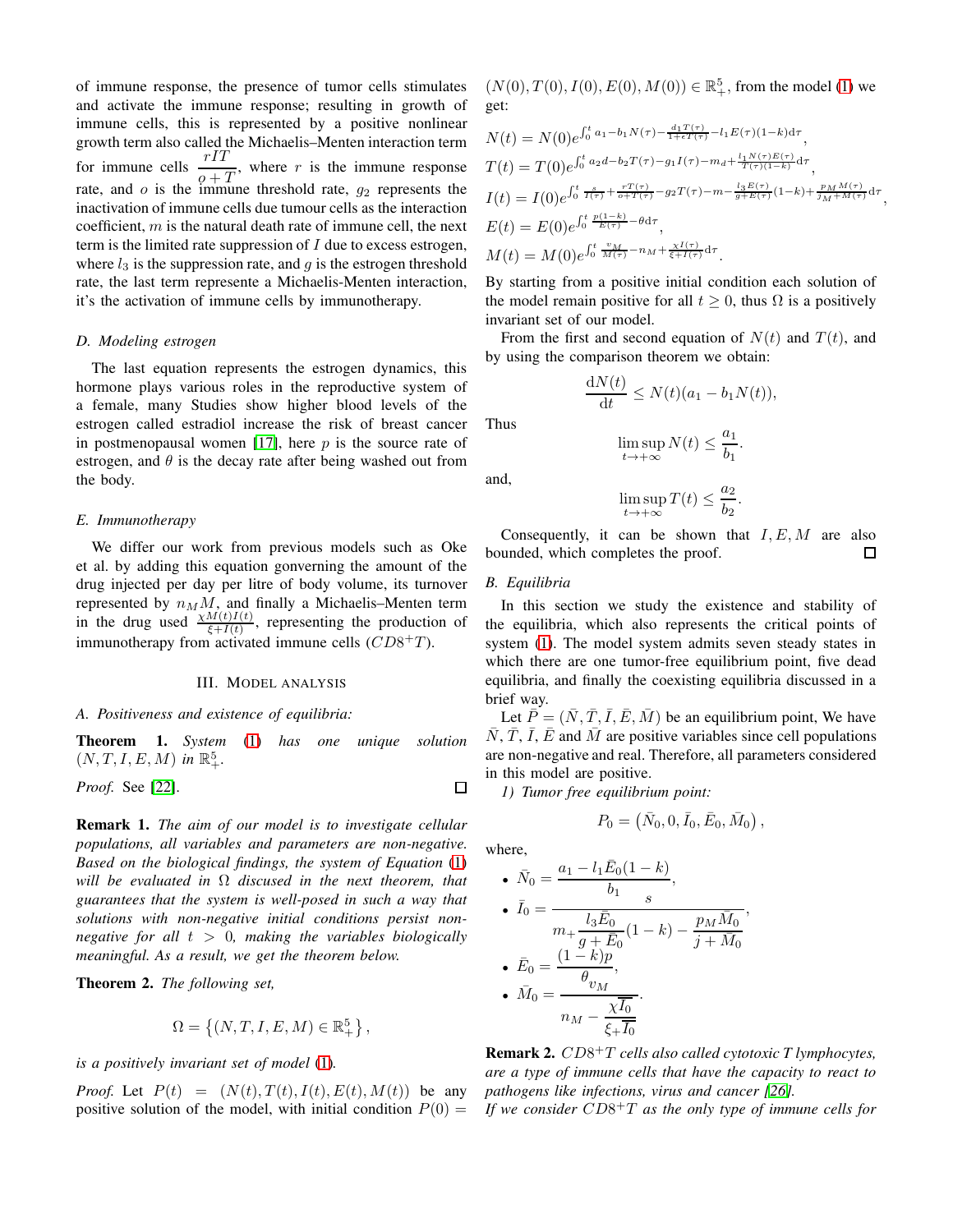*our model, then during the tumor-free state,* I(t) *will be zero for all* t*, since the activation of these effector cells depends on tumor.*

 $< 1$ ,

**Lemma 1.** 
$$
P_0
$$
 exists if and only if :

*i)* 
$$
\bar{E}_0 \le \frac{a_1}{l_1(1-k)}, with \quad k
$$
  
\n*ii)*  $\bar{M}_0 \le \frac{m}{p_M},$   
\n*iii)*  $\bar{I}_0 \le \frac{n_M\xi}{\chi - n_M},$   
\n*iv)*  $l_1 \le \frac{\theta a}{p(1-k)^2}.$ 

Biologically, it means that the growth rate of normal cells must be more than the estrogen amount, also we notice that the  $\bar{I}_0$  in this case depends on the suppression of estrogen and the amount of immunotherapy dose, unlike the the estrogen-free model studied by T. Sundaresan et al. [\[13\]](#page-7-8), where it depends only on the nature of the dynamics.

## *2) Death equilibrium points type 1:*

Dead equilibria are states when both normal cells and tumor cells have died off, maybe by a mastectomy surgery [\[23\]](#page-7-17), or death, and it's given by:

$$
P_{di} = \left(0, 0, \bar{I}_i, \frac{(1-k)p}{\theta}, \bar{M}_i\right),\,
$$

such that,

$$
\bar{M}_i = \frac{v_M}{n_M - \frac{\chi \bar{I}_i}{\xi_i + \bar{I}_i}} \text{ for } i \in \{1, 2\},
$$

and  $\bar{I}_i$  verifies this equality:

<span id="page-3-0"></span>
$$
\bar{I}^2\left(A\chi + p_M v_M\right) - \bar{I}\left(An_M - p_M v_M \xi + s\chi\right) + s n_M = 0,\tag{2}
$$

such that,

$$
A = m + \frac{l_3 \bar{E}}{g + \bar{E}} (1 - k),
$$

therefore, the discriminant of (2) is:

$$
\Delta = v_M(t)^2 \chi^2 p_M^2 - 2Av_M(t) \chi n_M p_M - 2v_M(t) \chi s \xi p_M (An_M) - 2As \xi n_M - 4v_M(t) sn_M p_M + s^2 \xi^2,
$$
\n(3)

we set  $B = A\chi + p_M v_M$ ,

 $B \ge 0 \Rightarrow \Delta \ge 0$ , which means that equation [\(2\)](#page-3-0) has two distinct real roots:

$$
\bar{I}_{1,2} = \frac{-p_M v_M(t)\chi + An_M + s\xi_{\mp}\sqrt{\Delta}}{2\left(A\xi + p_M v_M(t)\right)}.
$$
 (4)

We summerize then the existence of the two dead equilibrium points in the following lemma,

**Lemma 2.**  $P_{di}$  *for*  $i = 1, 2$ *. exists if and only if :* 

*i)* 
$$
\frac{p_M v_M \xi}{s \chi A n_M} < 1,
$$
\n*ii)* 
$$
k < 1,
$$
\n*iii)* 
$$
n_M \ge \frac{\chi \bar{I}_i}{\xi + \bar{I}_i}.
$$

Biologically, it means that the existence of these equilibria depends on the natural elimination or excretion of IL-2, which must be more than its production from the activated  $CD8^+T$ .

*3) Death equilibrium points type 2:*

$$
P_{di} = \left(0, \bar{T}_i, \frac{a_2d - b_2\bar{T}_i - m_d}{g_1}, \frac{(1-k)p}{\theta}, \frac{v_M}{n_M - \frac{\chi\bar{I}_i}{\xi + \bar{I}_i}}\right),
$$

for  $i = 3, 4, 5$ .

To find the expressions of  $\bar{T}_i$ , we solve the above quadratic equation:

$$
\nu(\bar{T}) = \bar{T}^3 (b_2 g_2) + \bar{T}^2 (b_2 m + b_2 g_2 o - b_2 r + b_2 C \n- a_2 d g_2 - a_2 d C + m_d g_2) + \bar{T} (b_2 m o + b_2 C o \n- a_2 d m - a_2 d g_2 o + r a_2 d - a_2 d o C + g_1 s
$$
\n
$$
+ m_d m + m_d g_2 \theta - r m_d + m_d C) \n+ m_d C o + m_d m o + g_1 s o - a_2 d m o,
$$
\n(5)

where,

$$
C = \frac{l_3 \bar{E}}{g + \bar{E}} (1 - k) - \frac{p_M \bar{M}}{j + \bar{M}},
$$

thus,

$$
\overline{T}_i = Roots(\nu(\overline{T})) \quad \text{for} \quad i = 3, 4, 5.
$$

We finally can summarize the expression of the death equilibrium points of type 2 as follows:

$$
P_{d3,d4,d5} = \left(0, \bar{T}_{3,4,5}, \bar{I}_{3,4,5}, \frac{(1-k)p}{\theta}, \bar{M}_{3,4,5}\right).
$$

Lemma 3. *The dead equilibria of type 2 exist if:*

*i)* 
$$
k < 1
$$
,  
\n*ii)*  $\frac{a_2d - m_d}{b_2} - \frac{g_1^2n_M}{b_2(\chi - g_1n_M)} \le \bar{T}_{3,4,5} \le \frac{a_2d - m_d}{b_2}$ 

## *4) Co-existing point:*

they coexist, it is given by: In this case all cell populations survive the competition and

.

,

$$
P_e = (N_e, T_e, I_e, E_e, M_e),
$$

such that,

• 
$$
N_e = \frac{1}{b_1} \left( a_1 - \frac{d_1 T_e}{1 + \epsilon T_e} - l_1 E_e (1 - k) \right) = \psi_1(I_e),
$$
  
\n•  $T_e = Roots(\mu(T_e)) = \psi_2(I_e),$   
\n•  $I_e = \frac{q_2 T_e - \frac{r T_e}{o + T_e} + m + \frac{l_3 E_e}{g + E_e} (1 - k) - \frac{p_M M_e}{j + M_e}$   
\n•  $E_e = \frac{(1 - k)p}{\theta v_M},$   
\n•  $M_e = \frac{\psi_M}{n_M - \frac{\chi I_e}{\xi + I_e}} = \psi_3(I_e),$   
\nwhere,

<span id="page-3-1"></span>
$$
\mu(T_e) = b_2 T_e^2 + (g_1 I_e + m_d - a_2 d) T_e - l_1 N_e E_e (1 - k),
$$
 (6)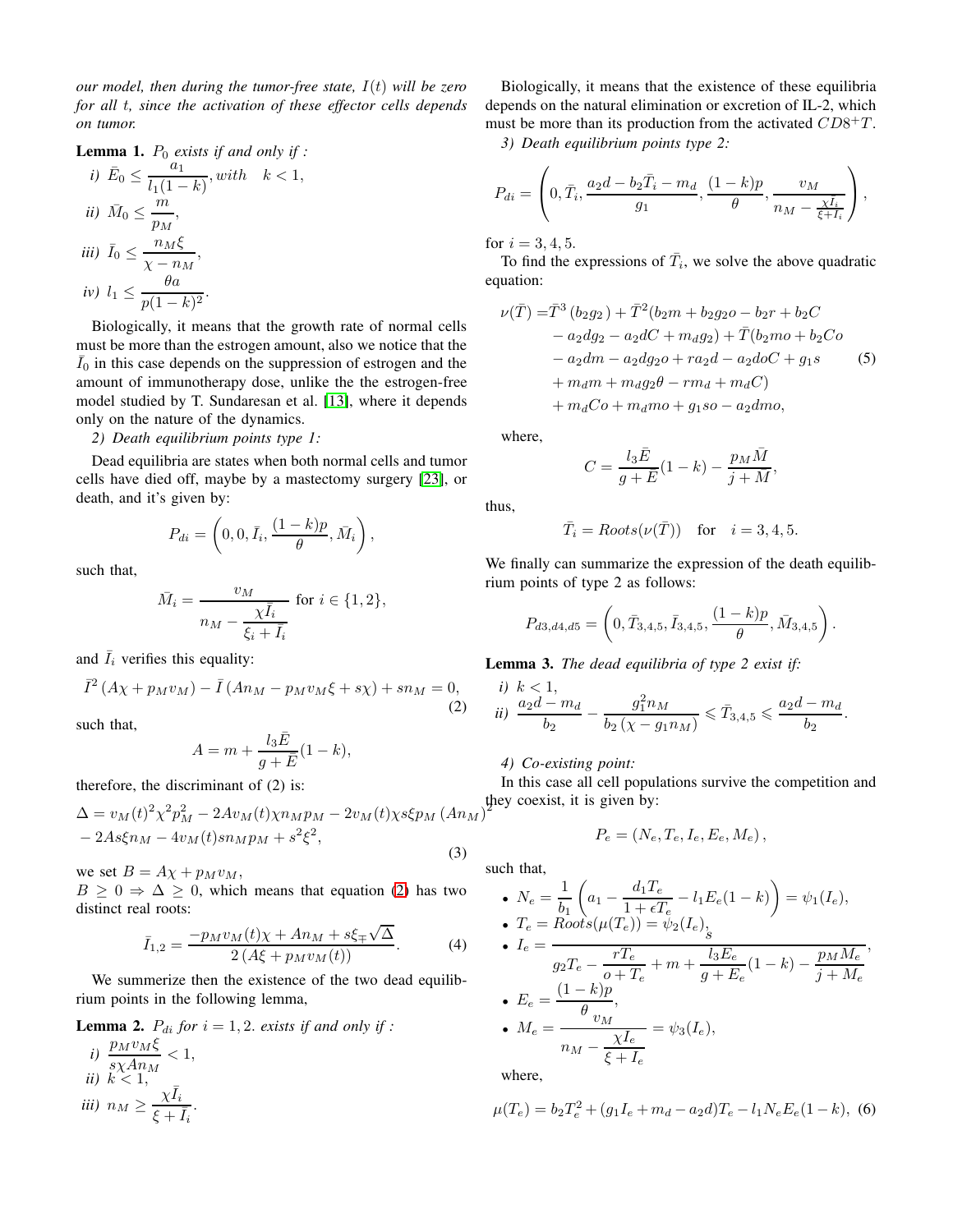we let,

$$
a = b2,\n b = g1Ie + md - a2d,\n c = l1NeEe(1 - k),
$$

the existence of the coexisting point depends on the sign of  $(6)$  roots, we discuss three cases using its coefficients, when  $b$ and  $c$  are positive we get two negative roots, means there exist no realistic equilibria in this case, therefore, for  $c < 0$  we get one equilibrium point, and for b either positive, or negative we obtain two roots with opposite signs, which means there exist at least one coexisting point, finally the case where  $b < 0$  and  $c > 0$  will allow us to get two coexisting points besides the other equilibria we found in our previous parts.

We summarize the existence of the coexisting point in the following lemma,

# Lemma 4. P<sup>e</sup> *exists if and only if:*

$$
I_e \in \left] 0, \frac{a_2d - m_d}{g_1} \right[ \text{and} \quad k < 1.
$$
   
IV. STABILITY ANALYSIS

In this section we analyze the equilibria in terms of their local stability by means of eigenvalues to identify conditions that can help eliminate tumor cells, We apply the Hartman Grobman theorem [\[21\]](#page-7-18). Let  $\overline{P} = (\overline{N}, \overline{T}, \overline{I}, \overline{E}, \overline{M})$  be an arbitrary equilibrium of model [\(1\)](#page-1-0).

Hence, the associated characteristic equation of the jacobian matrix of our system at Pis given by,

<span id="page-4-0"></span>
$$
\begin{vmatrix}\na_1 - 2b_1\bar{N} - \frac{d_1\bar{T}}{1 + e\bar{T}} - l_1\bar{E}(1 - k) - \lambda & \frac{d_1\bar{N}}{(1 + e\bar{T})^2} & 0 & -l_1(1 - k)\bar{N} & 0 \\
l_1(1 - k)\bar{E} & a_2d - 2b_2\bar{T} - g_1\bar{I} - m_d - \lambda & -g_1\bar{T} & l_1\bar{N}(1 - k) & 0 \\
0 & \frac{r\bar{O}}{(0 + \bar{T})^2} - g_2\bar{I} & J_{33} - \lambda & -\frac{l_3\bar{I}g}{(g + \bar{E})^2}(1 - k) & \frac{P_{\bar{M}}\bar{I}j_{\bar{M}}}{(j_{\bar{M}} + \bar{M})^2} \\
0 & 0 & 0 & -\theta - \lambda & 0 \\
0 & 0 & \frac{\chi\bar{M}\xi}{(\xi + \bar{I})^2} & 0 & -n_{\bar{M}} + \frac{\chi\bar{I}}{\xi + \bar{I}} - \lambda\n\end{vmatrix} = 0.
$$

where,

 $J_{33} = \frac{r\bar{T}}{\bar{T}}$ 

where,

$$
A_0 = a_1 - 2b_1N - l_1E(1 - k),
$$
  
\n
$$
A_1 = l_1E(1 - k),
$$
  
\n
$$
A_2 = d_1N,
$$
  
\n
$$
A_3 = a_2d - g_1I - m_d,
$$
  
\n
$$
A_4 = \frac{rI}{o} - g_2I,
$$
  
\n
$$
A_5 = -m - \frac{l_3E(1 - k)}{g + E} + \frac{P_MM}{j_M + M},
$$
  
\n
$$
A_6 = \frac{\chi M \xi}{(\xi + I)^2},
$$
  
\n
$$
A_7 = l_1N(1 - k),
$$
  
\n
$$
A_8 = \frac{l_3Ig}{g + E}(1 - k),
$$
  
\n
$$
A_9 = \frac{P_MIj_M}{(j_M + M)^2},
$$
  
\n
$$
A_{10} = -n_M + \frac{\chi I}{\xi + I}.
$$

Now, we introduce reproductive numbers and conditions for the stability of tumor-free state, denote:

 $\frac{l_3 \bar{E}}{g + \bar{E}} (1 - k) + \frac{P_{\bar{M}} \bar{M}}{j_{\bar{M}} + \bar{M}}.$ 

 $\frac{r\bar{T}}{o+\bar{T}}-g_2\bar{T}-m-\frac{l_3\bar{E}}{g+\bar{T}}$ 

$$
\mathscr{R}_0 = \frac{A_6 A_9}{A_{10} A_5}, \quad \text{and} \quad \mathscr{R}_1 = \frac{A_1 A_2}{A_0 A_3},
$$

**Theorem 3.** *The tumor-free equilibrium point*  $P_0$  *of system [\(1\)](#page-1-0)* is locally asymptotically stable if  $\mathcal{R}_0 < 1$  and  $\mathcal{R}_1 < 1$ , *otherwise it is unstable.*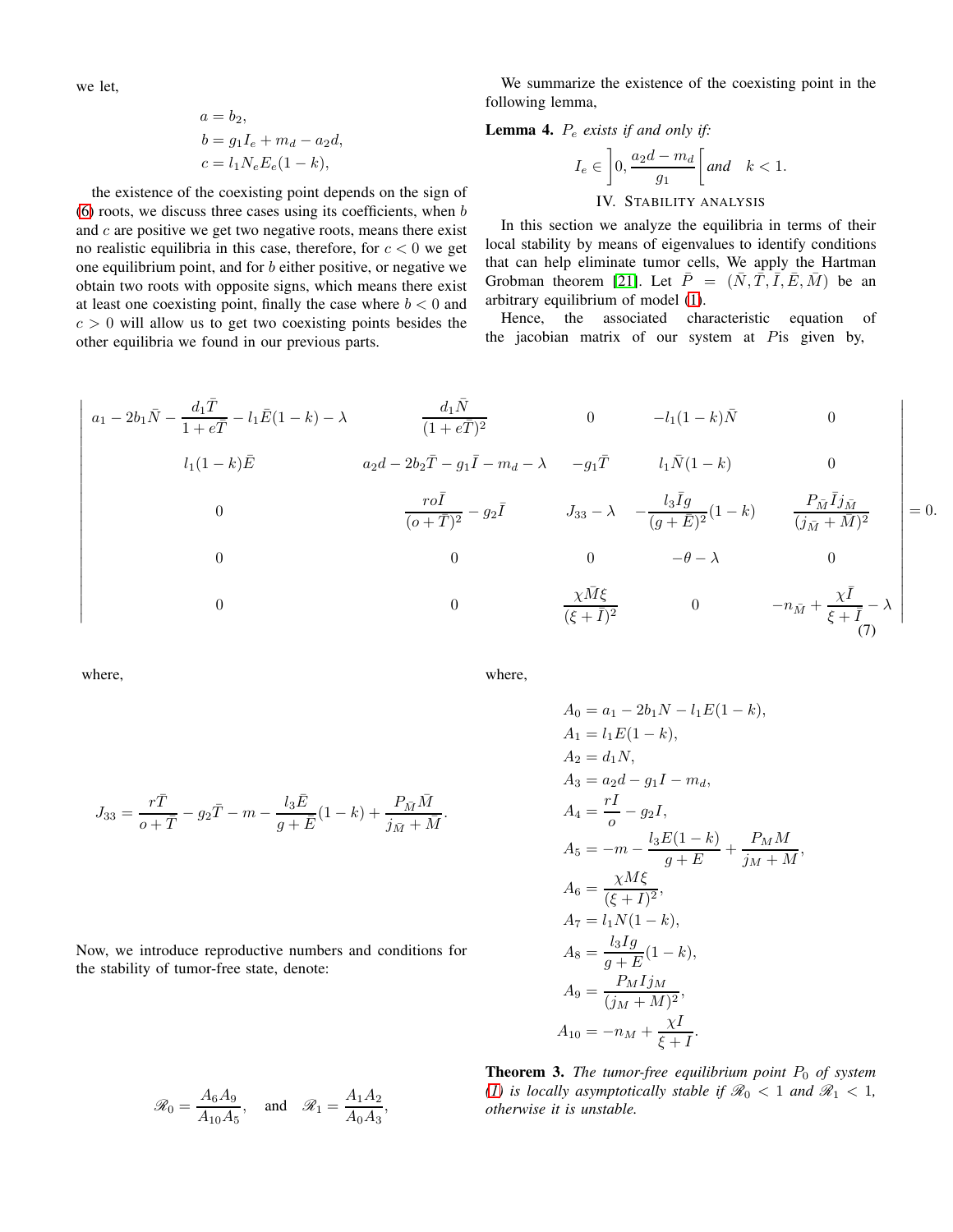*Proof.* Let  $J_{p_0}$  be the jacobian matrix around  $P_0$ :

$$
J_{p_0} = \left(\begin{array}{cccc} A_0 & A_2 & 0 & -A_7 & 0 \\ A_1 & A_3 & 0 & A_7 & 0 \\ 0 & A_4 & -A_5 & -A_8 & A_9 \\ 0 & 0 & 0 & -\theta & 0 \\ 0 & 0 & A_6 & 0 & A_{10} \end{array}\right)
$$

and the characteristic equation at  $P_0$  is given by:

$$
\mathbb{P}(\lambda) = (\lambda + \theta) \left( \lambda^2 - A_{10}\lambda + A_5\lambda - A_{10}A_5 - A_6A_9 \right) \n\left( \lambda^2 - A_0\lambda - A_3\lambda - A_1A_2 + A_0A_3 \right),
$$

we can clearly see that this equation has five eigenvalues

$$
\lambda_1 = -\theta, \qquad (8)
$$

$$
\lambda^2 - (A_{10} - A_5) \lambda - A_{10} A_5 \left( 1 - \frac{A_6 A_9}{A_{10} A_5} \right) = 0, \quad (9)
$$

$$
\lambda^2 - (A_0 + A_3) \lambda + A_0 A_3 \left( 1 - \frac{A_1 A_2}{A_0 A_3} \right) = 0, \quad (10)
$$

equation [\(9\)](#page-5-0) admits two eigenvalues:  $\lambda_2$  and  $\lambda_3$ , to study their nature we apply the Routh hurwitz criteria, we let :

$$
H_1 = \left(\begin{array}{cc} a_1 & a_0 \\ a_3 & a_2 \end{array}\right),
$$

where,

$$
a_0 = 1,
$$
  
\n
$$
a_1 = -(A_{10} - A_5),
$$
  
\n
$$
a_2 = -A_{10}A_5(1 - \mathcal{R}_0),
$$
  
\n
$$
a_3 = 0.
$$

The roots of [\(9\)](#page-5-0) has negative real parts only if all the principle diagonal minors of the Hurwitz matrix are positive, provided that:

$$
a_0 > 0
$$
,  $\Delta_1 = a_1 > 0$ ,  $\Delta_2 = \begin{vmatrix} a_1 & a_0 \\ a_3 & a_2 \end{vmatrix} > 0$ .

Therefore, the eigenvalues of [\(9\)](#page-5-0) are negative only if  $\mathcal{R}_0 < 1$ .

We repeat the same process for [\(10\)](#page-5-1), we get two eigenvalues:  $\lambda_4$ ,  $\lambda_5$  and the other reproductive number  $\mathcal{R}_1$ . We conclude that our system is stable at the tumor free equilibrium point if and only if :

$$
\mathcal{R}_0<1 \quad \text{and} \quad \mathcal{R}_1<1.
$$

**Remark 3.**  $\lambda_3$  *and*  $\lambda_5$  *are negative if and only if :* 

$$
\frac{sM}{V_M} < I < \frac{a_2(1+d) - 2b_1N - l_1E(1-k) - m_d}{g_1}.
$$

*Biologically its means that the immune response must be greater than the immunotherapy dose taken during the treatment.*

Now we study the stability of the death equilibrium points of type 1  $P_{d1, d2}$ , and we let  $\mathcal{R}_{IM} = \frac{B_5 B_7}{B_5 B_7}$  $\frac{B_3 B_7}{B_4 B_8}$  be the reproduction number for the immune system response such that,

$$
B_0 = a_1 - l_1 E(1 - k),
$$
  
\n
$$
B_1 = l_1 E(1 - k),
$$
  
\n
$$
B_2 = a_2 d - g_1 I - m_d,
$$
  
\n
$$
B_3 = \frac{rI}{o} - g_2 I,
$$
  
\n
$$
B_4 = -m - \frac{l_3 E(1 - k)}{g + E} + \frac{P_M M}{j_M + M}
$$
  
\n
$$
B_5 = \frac{\chi M \xi}{(\xi + I)^2},
$$
  
\n
$$
B_6 = -\frac{l_3 I g}{(g + E)^2} (1 - k),
$$
  
\n
$$
B_7 = \frac{P_M I j_M}{(j_M + M)^2},
$$
  
\n
$$
B_8 = -n_M + \frac{\chi I}{\xi + I}.
$$

,

<span id="page-5-1"></span><span id="page-5-0"></span>Therefore equation [\(7\)](#page-4-0) becomes:

<span id="page-5-2"></span>
$$
(\lambda + \theta)(B_4B_8 - B_4\lambda - B_5B_7 - B_8\lambda + \lambda^2)(B_2 - \lambda)(B_0 - \lambda) = 0
$$
\n(11)

Theorem 4. *Death equilibria of type 1 are stable if and only if:*

•  $\mathcal{R}_{IM}$  < 1, •  $B_0, B_2, B_4, B_8 < 0$ ,

 $\Box$ 

*Proof.* The characteristic equation [\(11\)](#page-5-2) has five eigenvalues:

$$
\lambda_1 = -\theta,
$$
  
\n
$$
\lambda_{2,3} = Roots(F(\lambda) = B_4B_8 - B_4\lambda - B_5B_7 - B_8\lambda + \lambda^2),
$$
  
\n
$$
\lambda_4 = B_2,
$$
  
\n
$$
\lambda_5 = B_0.
$$

For the system to be stable we must have all the eigenvalues with positive real parts. First let's work on the  $\lambda_{2,3}$  sign:

$$
F(\lambda) = B_4 B_8 - B_4 \lambda - B_8 B_+ - B_8 \lambda_+ \lambda^2
$$
  
=  $\lambda^2 - \lambda (B_4 + B_8) + B_4 B_8 (1 - \frac{B_5 B_7}{B_4 B_8}),$ 

using Routh-Hurwitz criteria, we summarize that the death equilibria of type 1 are stable only if:

$$
\begin{cases}\nB_4 < 0 \quad \text{and} \quad B_8 < 0, \\
B_4 + B_8 < 0, \\
\Re_{IM} < 1.\n\end{cases}
$$
\n(12)

In a more detailed way, we will determine necessary conditions and also their biological interpretations for each part as follow:

$$
B_4 < 0 \iff \frac{P_M M}{J_M + M} < m + \frac{l_3 E(1 - k)}{g + E},
$$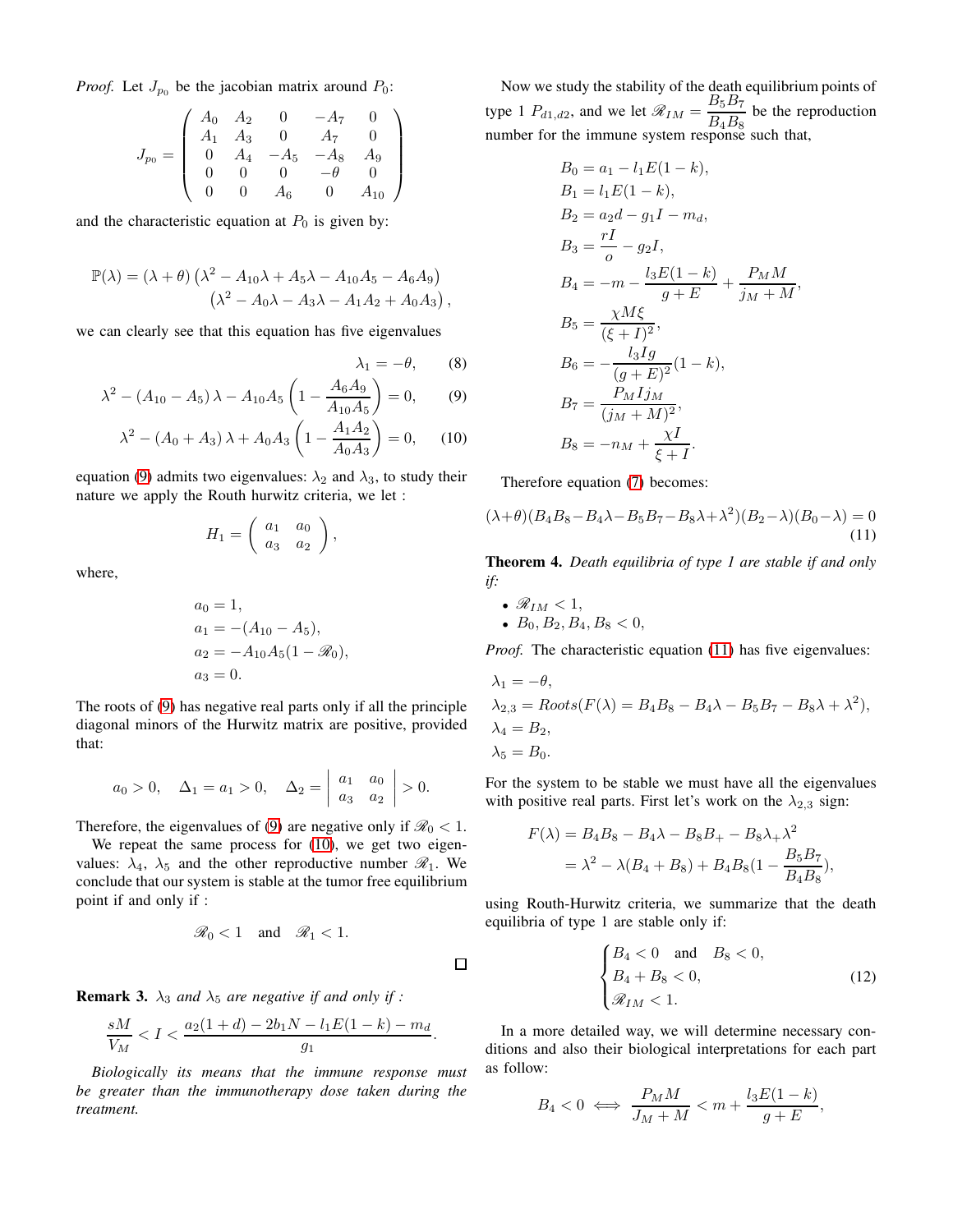biologically means that the activation of the  $CD8+T$  by the immunotherapy must be smaller than the deactivation of the immune response by estrogen.

$$
B_8 < 0 \iff \frac{\chi I}{\xi_1 + I} < n_M,
$$

here we should see that the production of  $IL_2$  from activated immune cells must be less than the excretion of the  $IL_2$ .

$$
B_0 < 0 \iff a_1 < l_1 E(1 - k),
$$

this condition shows that the damaged natural cells due to excess estrogen should be more than it's natural growth rate. and finally,

$$
B_2 < 0 \iff I > \frac{a_2 d - m_d}{g_1},
$$

in this case the immune response needs to be very strong so it affect and blocks the tumor cells growth. 口

Next we study the behavior of the death equilibria of type 2, in this case [\(7\)](#page-4-0) becomes,

$$
\mathbb{P}(\lambda) = (\lambda + \theta)(C_0 - \lambda)[\lambda^2 (C_2 + C_5 + C_9) - \lambda^3 + \lambda (C_6 C_8 - C_5 C_9 - C_3 C_4 - C_2 C_9 - C_2 C_5) + \lambda (C_6 C_8 - C_2 C_6 C_8 + C_3 C_4 C_9) = 0,
$$
\n(13)

where,

$$
C_0 = a_1 - \frac{d_1 T_1}{1 + eT} - l_1 E,
$$
  
\n
$$
C_1 = l_1 E(1 - k),
$$
  
\n
$$
C_2 = a_2 d - 2b_2 T - g_1 I - m_d,
$$
  
\n
$$
C_3 = \frac{rI_0}{(o+T)^2} - g_2 I,
$$
  
\n
$$
C_4 = g_1 T,
$$
  
\n
$$
C_5 = \frac{rT}{o+T} - g_2 T - m - \frac{l_3 E(1 - k)}{g + E} + \frac{P_M M}{j_M + M},
$$
  
\n
$$
C_6 = \frac{\chi M \xi}{(\xi + I)^2},
$$
  
\n
$$
C_7 = -\frac{l_3 I g}{(g + E)^2} (1 - k),
$$
  
\n
$$
C_8 = \frac{P_M I j_M}{(j_M + M)^2},
$$
  
\n
$$
C_9 = -n_M + \frac{\chi I}{\xi + I}.
$$

Theorem 5. *The death equilibria of type 2 are stable only if:*

*i*)  $a_1 < \frac{d_1T_1}{1+r^2}$  $\frac{a_1I + b_1}{1 + eT} - l_1E,$ *ii*)  $C_6C_8 - C_5C_9 - C_3C_4 - C_2C_9 - C_2C_5 > 0$ , *iii*)  $C_2C_5C_9 - C_2C_6C_8 + C_3C_4C_9 > 0.$ 

*Proof.* The characteristic equation [\(7\)](#page-4-0) has five eigenvalues:

$$
\lambda_1 = -\theta,
$$
  
\n
$$
\lambda_2 = C_0,
$$
  
\n
$$
\lambda_{3,4,5} = Roots(G(\lambda)),
$$

such that,

$$
G(\lambda) = -\lambda^3 + \lambda^2 (C_2 + C_5 + C_9) +
$$
  
\n
$$
\lambda (C_6 C_8 - C_5 C_9 - C_3 C_4 - C_2 C_9 - C_2 C_5)
$$
  
\n
$$
+ C_2 C_5 C_9 - C_2 C_6 C_8 + C_3 C_4 C_9,
$$

 $222$ 

in a short form we let:

$$
f(\lambda) = -a_0 \lambda^3 + a_1 \lambda^2 + a_2 \lambda + a_3,
$$

 $\Re(\lambda_i)$  < 0 for  $i = 3, 4, 5$  if and only if  $a_i > 0$  and the principal minors of the Hurwitz matrix of  $f$  are positive.

 $\lambda_1$  < 0,  $\lambda_2$  has positive real part if:

$$
a_1 < \frac{d_1 T_1}{1 + eT} - l_1 E,
$$

biologically it means that the growth rate of normal cells  $a_1$ , must be smaller than it's damage rate by excess estrogen and tumor cells effect; to reach one of the conditions of stability where  $C_0 < 0$ .  $\Box$ 

Finally we study the stability of our system at  $P_e$ , let

$$
P_e = \left(\phi_1\left(I_e\right),\phi_2\left(I_e\right),I_e,\frac{p(1-k)}{\theta},\phi_3\left(I_e\right)\right),\,
$$

such that  $\phi_i$  for  $i = 1, 2, 3$  are functions of  $I_e$ .

Repeating the same process as before, we develop our calculus, and from the jacobian matrix at  $P_e$  we get the following characteristic equation:

<span id="page-6-4"></span>
$$
\mathbb{P}(\lambda) = (D_{10} - \lambda)[(D_0 - \lambda)(D_3 - \lambda)(D_6 - \lambda)(D_{12} - \lambda) - D_{11}D_7 - D_5D_4(D_{12} - \lambda)(D_0 - \lambda) - D_2D_1(D_6 - \lambda)(D_{12} - \lambda) + D_2D_{11}D_7] = 0,
$$
\n(14)

such that the  $D_i$  are the jacobian matrix elements at  $P_e$ ,

the equation [\(14\)](#page-6-4) admets five eignevalues, using mathematical calculus tools such as Maple, we can define each eignevalues, therefore we can conclude the stability of this system at this point in a brief way in the theorem bellow:

Theorem 6. *The system is stable at* P<sup>e</sup> *if and only if:*  $\Re\mathfrak{e}(\lambda_i) < 0$  for  $i = 2, 3, 4, 5$ *, while*  $\lambda_1 = -\theta < 0$ *.* 

Remark 4. *To study the stability of the system at* Pe*, we can also develop its characteristic equation [\(14\)](#page-6-4), and study the sign of its coefficients using the Routh-Hurwitz criteria using the same previous calculus.*

#### **REFERENCES**

- <span id="page-6-0"></span>[1] H. Slater "Global Cancer Report Finds Breast Cancer Most Commonly Diagnosed Cancer in 2020," CA: A Cancer Journal for Clinicians, February 5, 2021, https://www.cancernetwork.com/view/global-cancerreport-finds-breast-cancer-most-commonly-diagnosed-cancer-in-2020.
- <span id="page-6-1"></span>[2] L. A. Torre, F. Bray, R. L. Siegel, J. Ferlay, J. Lortet-Tieulent and A. Jemal, "Global cancer statistics 2012," CA Cancer J Clin. 2015,65:87–108.
- <span id="page-6-2"></span>[3] The World Health Organization (WHO), "Breast cancer,"26 March 2021, https://www.who.int/news-room/fact-sheets/detail/breast-cancer.
- <span id="page-6-3"></span>[4] H. Mrabtia, C. Sauvage, A.Beniderc, K. Bendahhou, F. Selmouni, R. Muwonge, L. Alaoui, E. Lucas, Y. Chamie, P. Villain, L. Abousselham, A. L.Carvalho, M. Bennani, H. Errihani, R. Sankaranarayanan, R. Bekkali and P. Basu, "Patterns of care of breast cancer patients in Morocco – A study of variations in patient profile, tumour characteristics and standard of care over a decade," The Breast, Volume 59, October 2021.